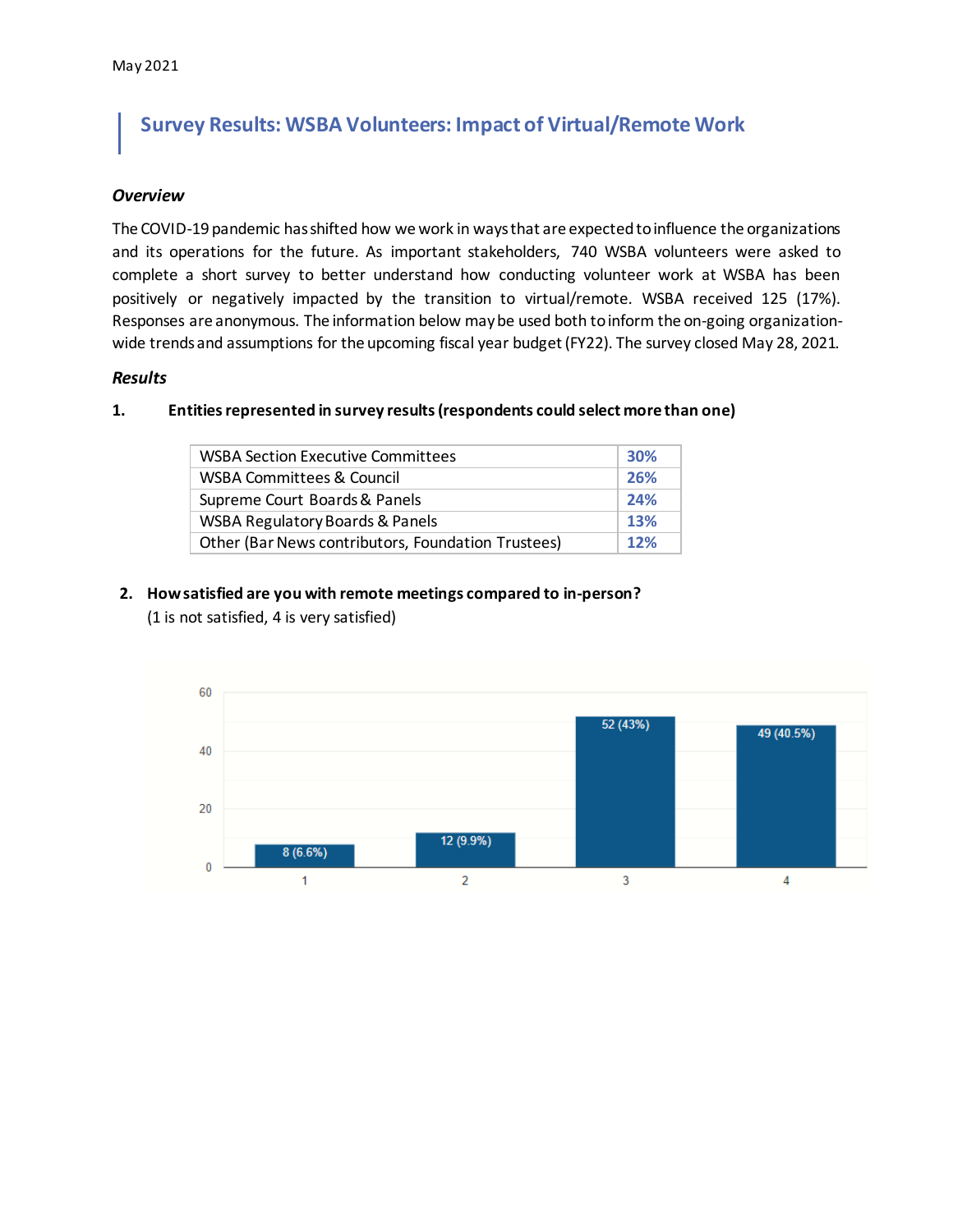**3. How do you prefer to participate in meetings?**



## **4. Do you perceive that participants are more or less engaged in meetings?** (1 is not engaged, 4 is very engaged)



#### **5. Do you perceive that attendance has increased or decreased?**

| About the Same                     | 41%        |
|------------------------------------|------------|
| Increased                          | 31%        |
| Decreased                          | <b>14%</b> |
| I Don't Know/Nothing to Compare To | <b>13%</b> |

#### **6. Working remotely, are you able to accomplish your goals and get work done effectively?**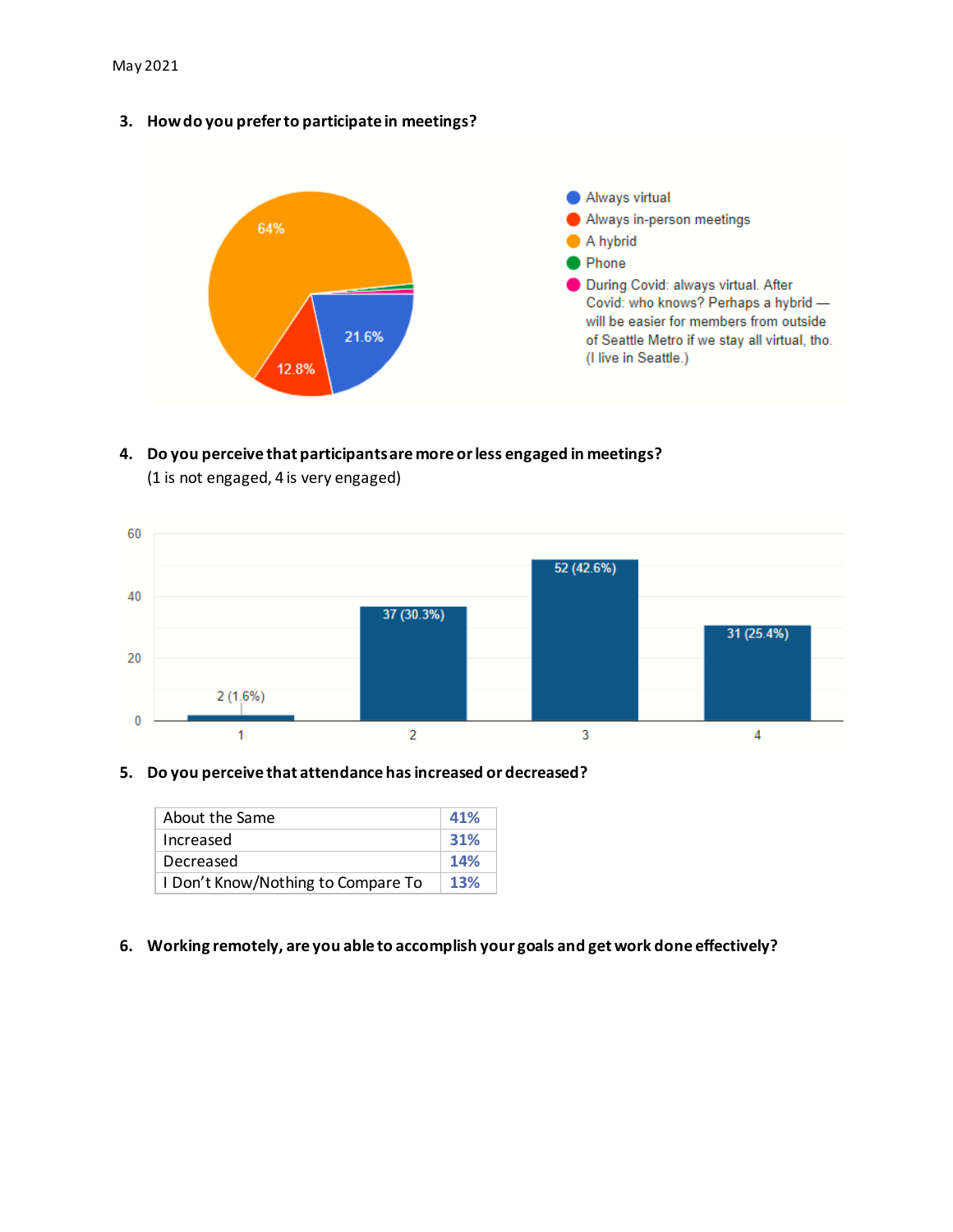

## **7. Do you believe your meetings requires an in-person presence? If so, why?**

104 respondents answered this open-ended question. Generally, responses fell into the following three categories:

**Not required, but preferred occasionally and/or beneficial to building relationships: 38%**

Examples:

*An in-person meeting 1-2x per year is helpful to develop stronger working relationships.* 

*We need occasional in person meetings to renew the social bonds that hold us together. But, we can hold are were already holding most of our meetings by telephone and now ZOOM. They help us to stay on budget, minimize volunteer time spent participating, and include members who are more geographically remote.* 

*I think remote meetings make it easier for distant people to participate, and allow a wider representation of Washington lawyer, but I miss the change for group cohesiveness and the development of relationships that in person meetings allow. I don't feel that I've gotten to know anyone I've met with remotely, and feel the poorer for it.* 

**No**: **20%**

Examples:

*As an attorney based in Clark County, Washington, it is exceedingly difficult to regularly attend WSBA meetings in Seattle in-person. Taking essentially the entire day to travel back and forth would make participating in these meetings much less plausible for myself and other attorneys who are not based in the Seattle metro area. Though not personally applicable, I believe that*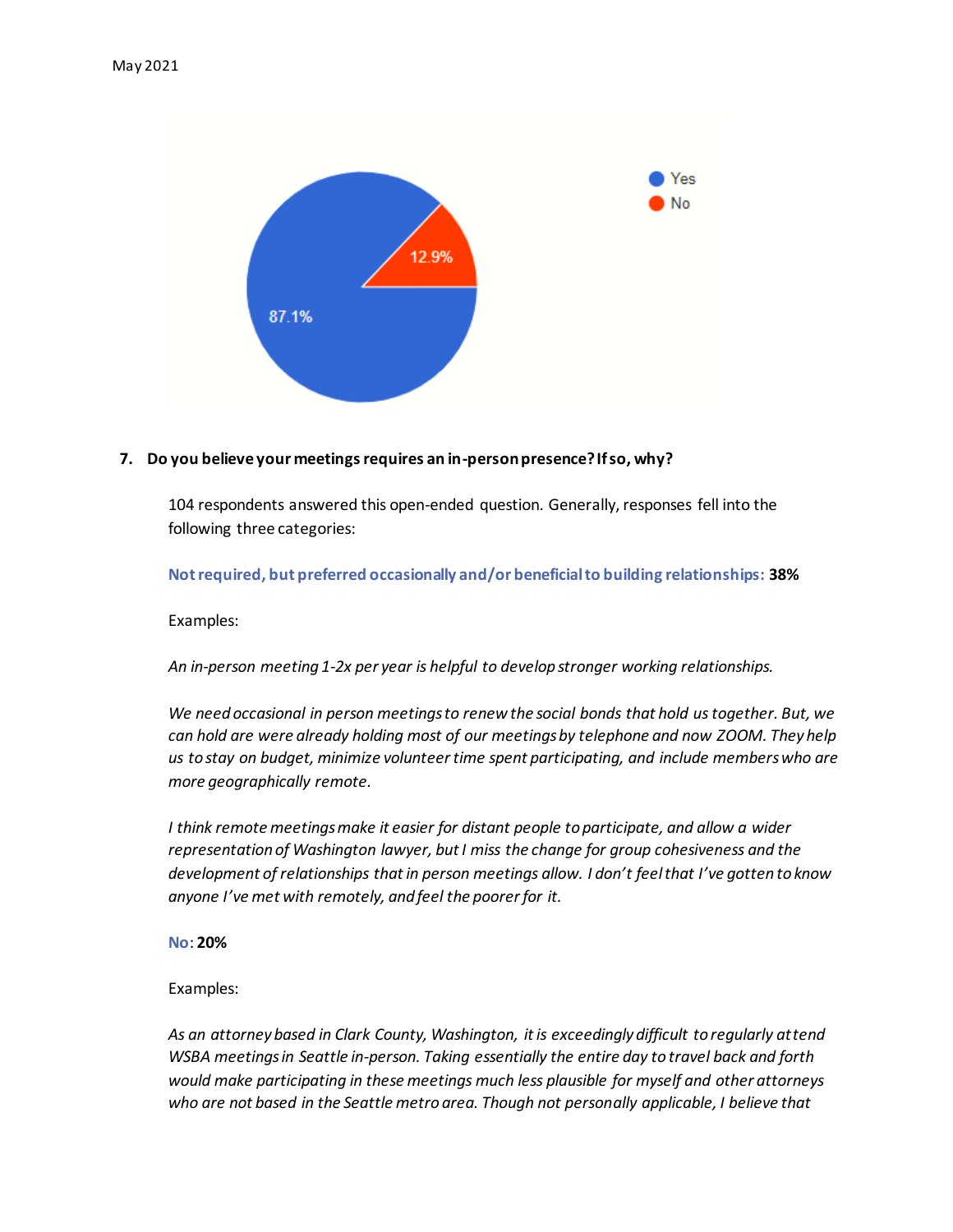*remote meetings also provide greater access to attorneys who are parents with childcare demands or with disabilities that make travel more difficult.*

*No. In fact, I think having them remotely allows us to recruit new members from other parts of the state. I am in Western Washington but, even before COVID, I did not participate in person because round trip from Tacoma to Seattle for a 1-hour meeting consumes an entire day. If it is that difficult even for those of us in the area, it makes participation from other parts of the state almost impossible.* 

*No. For the first time our entire board appeared for a proceeding this month. We discussed that we are not in a rush to return to in person and in some ways feel like things are just as good, if not better, by Zoom; and in person appearances do not significantly increase quality.* 

**Yes**: **19%**

Examples:

*Yes. I think work is more productive and engaging in person cannot be replicated virtually.* 

*Zoom calls are no substitute for face to face meetings. Not much engagement from the members present during Zoom calls. Also it is harder for the leader to hear everyone when people do not mute Zoom. Children crying in the background and televisions playing.* 

*Part of the benefit of volunteering is getting to know other practitioners over lunch or on the breaks at the meetings and that just doesn't happen with remote meetings. I like how focused the remote meetings are but I really felt the loss of personal connection on the executive committee for the past year and a half and didn't personally get as much out of the experience as I would have in a normal year. We are still able to deliver quality CLEs and represent our section but if this was what it was always like, I'm not sure I would have volunteered for a commitment like the RPPT executive committee.* 

#### **8. Do you have any suggestions for improving remote meetings?**

72 respondents answered this open-ended question. Generally, responses fell into the following three categories:

**Consistent access to technology, support (around technology but also improving engagement virtually), and online tools to enhance work. 40%**

Examples:

*It would be great to have some sort of general scheduling tool or file sharing program. I think everyone is using different tools and programs.*